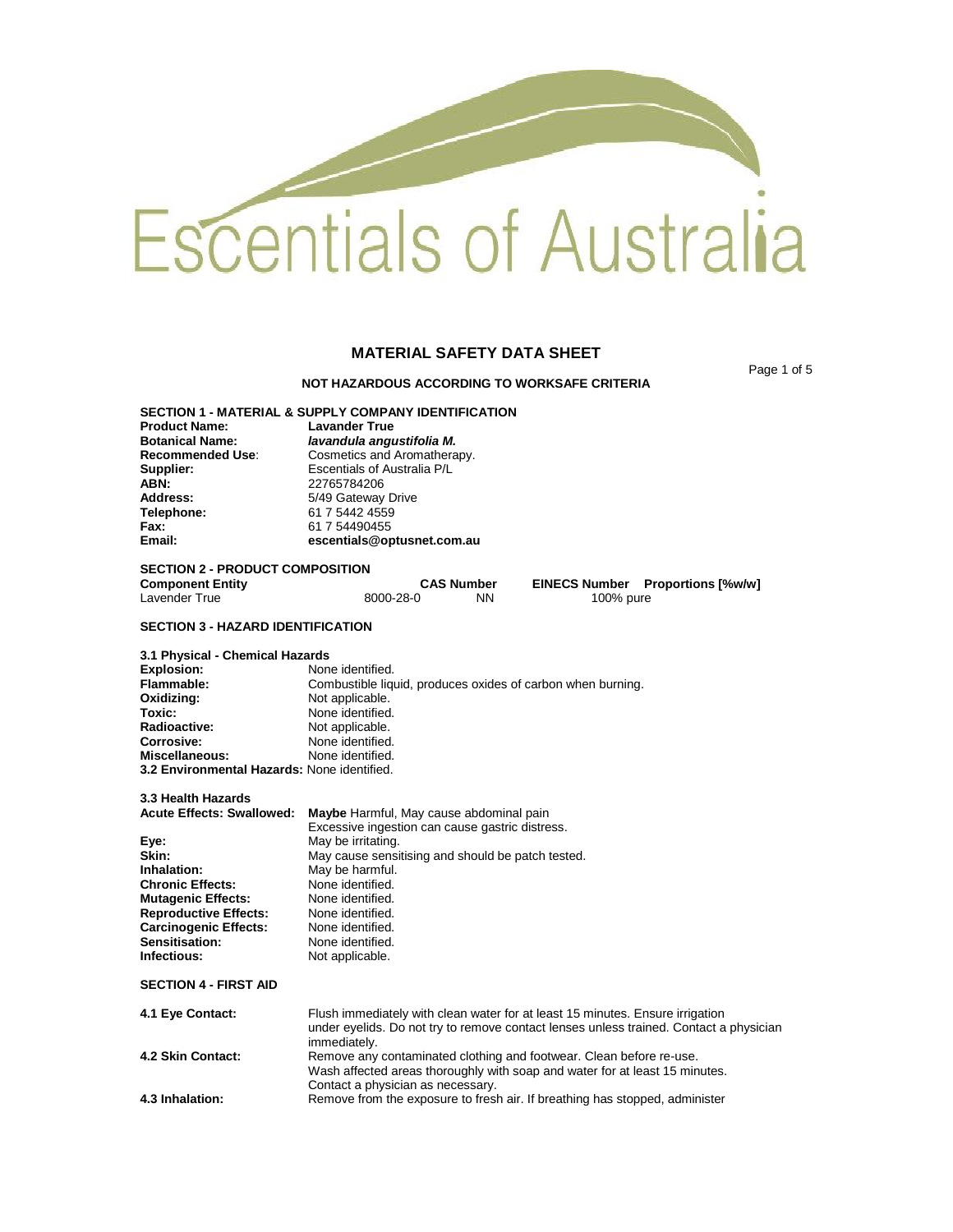| 4.4 Ingestion:            | artificial respiration and oxygen if available.<br>Contact a physician as necessary.<br>Do not induce vomiting.                        |
|---------------------------|----------------------------------------------------------------------------------------------------------------------------------------|
|                           | Wash out mouth with water and give water slowly to dilute [as much as casualty<br>can comfortably drink] provided person is conscious. |
|                           | Never give liquid to a person showing signs of being sleepy or with reduced                                                            |
|                           | awareness; i.e. becoming unconsciousness.                                                                                              |
|                           | Contact a physician or local poison control centre immediately.                                                                        |
|                           | If vomiting occurs, lean patient forward or place on left side [head-down position,                                                    |
|                           | if possible] to maintain open airway and prevent aspiration.                                                                           |
| <b>4.5 Contact Point:</b> | Poisons Information Centre Sydney [T] 131126                                                                                           |
| 4.6 Advice to Doctor:     | Treat symptomatically. Note the nature of this product.                                                                                |

# **SECTION 5 - FIRE FIGHTING MEASURES**

| Carbon Dioxide; Dry Chemical; Universal-Type Foam.                                                                                      |
|-----------------------------------------------------------------------------------------------------------------------------------------|
| Water Spray: Others not established.                                                                                                    |
| None identified.                                                                                                                        |
| Determine the need to evacuate or isolate the area according to your local<br>emergency plan.                                           |
| Self-contained breathing apparatus and protective clothing should be worn<br>when fighting fires involving essential oils or chemicals. |
| Oxides of carbon.                                                                                                                       |
| Dial 000 Emergency in case of fire [In Australia]<br>or Local Emergency Authority [Out of Australia].                                   |
|                                                                                                                                         |

# **SECTION 6 - ACCIDENTAL RELEASE MEASURES**

| <b>6.1 Personal Precautions:</b> | Use of self-contained breathing apparatus is recommended for any major          |
|----------------------------------|---------------------------------------------------------------------------------|
|                                  | chemical spill. Refer also to section 8.                                        |
| <b>6.2 Safety Precautions:</b>   | Eliminate ALL ignition sources. Ventilate area. Determine the need to           |
|                                  | evacuate or isolate the area according to your local emergency plan;            |
| 6.3 Environmental Precautions:   | Keep away from drains, surface and ground water.                                |
|                                  | Report spills to appropriate Authorities if required.                           |
| 6.4 Methods For Cleaning Up:     | Contain spill and recover free product. Absorb remainder on vermiculite or      |
|                                  | other suitable absorbent material. Wipe small spills with cloth. Clean with hot |
|                                  | water and detergent. Refer also to Section 13. for disposal procedures.         |
|                                  |                                                                                 |
|                                  |                                                                                 |

# **SECTION 7 - SAFE HANDLING AND STORAGE INFORMATION**

| 7.1 Handling:                       | Avoid inhalation and contact with skin and eyes. Good personal hygiene<br>practices should be used. Wash after any contact, before breaks and meals,<br>and at the end of the work period. Contaminated clothing and shoes should<br>be cleaned before re-use.                                                                                                                                |
|-------------------------------------|-----------------------------------------------------------------------------------------------------------------------------------------------------------------------------------------------------------------------------------------------------------------------------------------------------------------------------------------------------------------------------------------------|
| 7.2 Storage:                        | Not a hazardous material. Not a Scheduled Poison.<br>Containers should be kept closed in order to minimise contamination.<br>Store in a cool, dry, well ventilated place protected from light.<br>Keep from extreme heat and away from ALL sources of ignition.<br>Make sure the material does not come into contact with substances listed as:<br>"Materials to Avoid". Refer to Section 10. |
| 7.3 Unsuitable Packaging Materials: | None established.                                                                                                                                                                                                                                                                                                                                                                             |
| 7.4 Special Procedures:             | None established.                                                                                                                                                                                                                                                                                                                                                                             |

# **SECTION 8 - EXPOSURE CONTROLS AND PERSONAL PROTECTION**

| 8.1 Respiratory Protection:       | None generally required. Use NIOSH approved respirator in confined areas                                                                      |
|-----------------------------------|-----------------------------------------------------------------------------------------------------------------------------------------------|
|                                   | or if ventilation is inadequate.                                                                                                              |
| 8.2 Ventilation Protection:       | Ensure adequate ventilation to keep exposure levels to a minimum.                                                                             |
|                                   | Local exhaust meeting ACGIH criteria is required.                                                                                             |
|                                   | General exhaust is recommended.                                                                                                               |
| 8.3 Eye Protection:               | Using goggles or face shield is recommended.                                                                                                  |
| <b>8.4 Protective Gloves:</b>     | Using chemical resistant gloves is recommended.                                                                                               |
| 8.5 Protective Clothing:          | Using chemical resistant clothing is recommended.                                                                                             |
| <b>8.6 Protective Equipment:</b>  | An eyewash fountain and / or safety shower should be available in the work                                                                    |
|                                   | area.                                                                                                                                         |
| 8.7 Special Engineering Controls: | None established.                                                                                                                             |
| 8.8 Other Personal Protection:    | Consult the following Australian Standards for general advice regarding<br>safety clothing and equipment: Respiratory Equipment: AS/NZS 1715, |
|                                   | Protective Gloves: AS 2161, Industrial Clothing: AS 2919,                                                                                     |
|                                   | Industrial Eye Protection: AS 1336 and AS/NZS 1337.                                                                                           |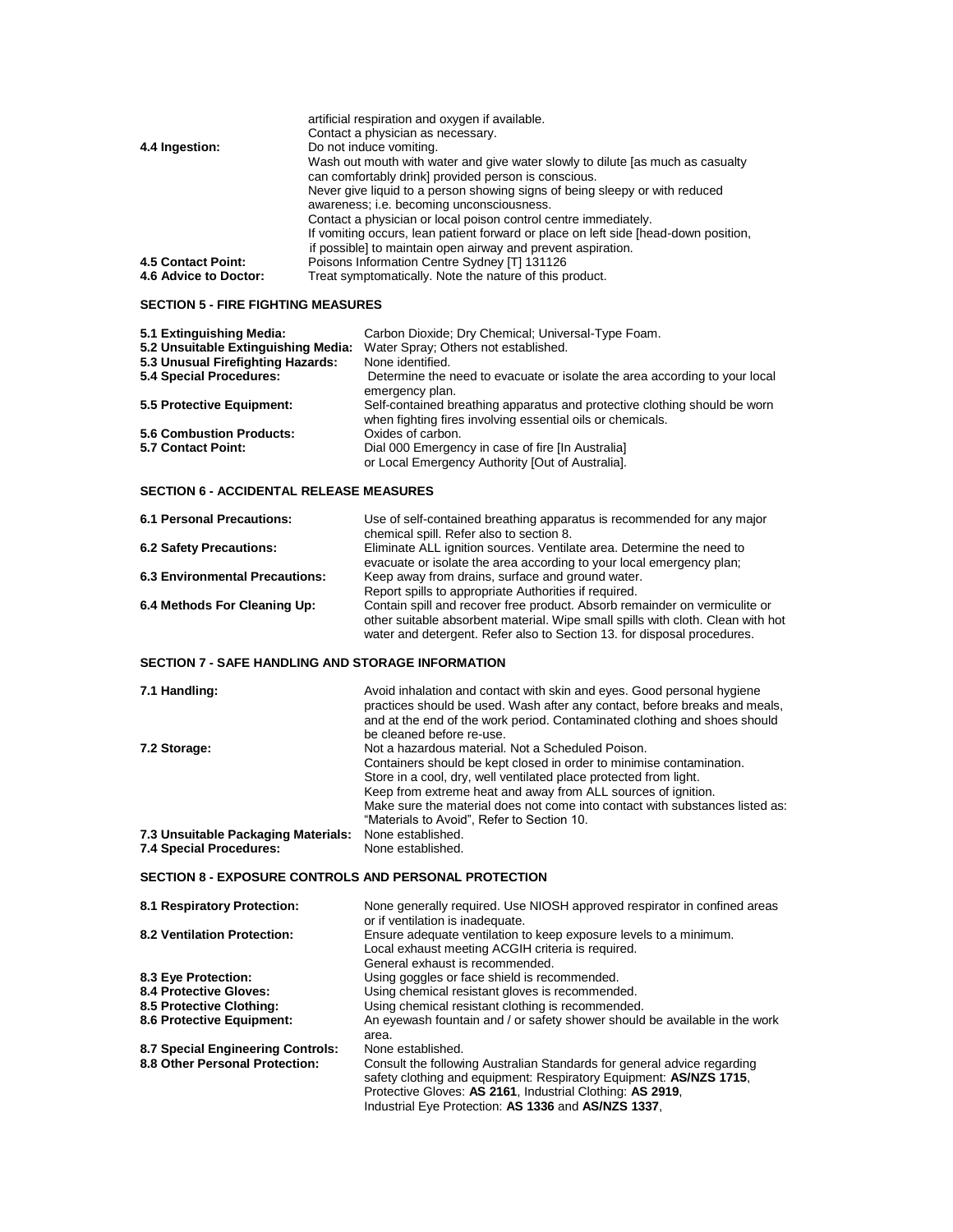Occupational Protective Footwear: **AS/NZS 2210**. **8.9 Note:** These precautions are for room temperature handling. Use at elevated temperature or aerosol / spray applications may require additional precautions.

## **SECTION 9 - PHYSICAL AND CHEMICAL PROPERTIES**

**TEST SPECIFICATION 9.1 Appearance:** Pale yellow, light liquid<br>**9.2 Odour:** Pale yellow, pale yellow, pale yellow, light liquid **Characteristic lavender, floral, slightly sweet**<br>Not available. **Odour Threshold:** Not available**. 9.3 Specific Gravity: 0.8600 – 0.8990 9.4 Refractive Index: 1.4580 - 1.4640 9.5 Optical Rotation: 2.00 - -7.00 9.6 pH: and a set of a set of a set of a set of a set of a set of a set of a set of a set of a set of a set o<br>
<b>9.7 Solubility: a** set of a set of a set of a set of a set of a set of a set of a set of a set of a set o Soluble in vegetable oils, alcohol<br>Insoluble. **9.8 Solubility in Water: 9.9 Flash Point: 19.9 Point: 19.9 Point:** 19.9 Point: **19.9 Point:** 19.9 Point: **9.10 Flammability Limits [as % v/v in Air] 19.9 Lower Explosion Limit:** Not available. **9.10 Flammability Limits [as % v/v in Air] Upper Explosion Limit:** Not available. **9.11 Autoignition Temperature: 9.12 Melting Point:** Not available [°C @ 760 mm].<br>[89°C @ 760 mm]. **9.13 Boiling Point:** [89°C @ 760 mm]. **9.14 Vapour Pressure: Not available [Mg].** Not available [Mg]. **Not available [Mg].** Not available. **9.15 Vapour Density: 9.16 EFFA Listed Sensitisers & IFRA Notifiable Substances. Detection Limit 0.01%. CONSTITUEL EINECS CONSTITUES**<br>Notellocated Not allocated None **No Additional Sensitisers** NO NO Not allocated Not allocated None **No Additional Notifiable Substances** NO **SECTION 10 - STABILITY AND REACTIVITY 10.1 Stability:** Chemically stable, non hazardous material. This material presents no significant reactivity hazard. **10.2 Conditions to Avoid:**<br>**10.3 Materials to Avoid:** Strong acids, strong alkalis and oxidizing agents. **10.4 Flammability:** Flammable liquid.<br>**10.5 Hazardous Polymerization:** Will not occur. **10.5 Hazardous Polymerization: 10.6 Hazardous Combustion or**

Carbon monoxide and unidentified organic compounds may be formed during combustion.

# **SECTION 11 - TOXICOLOGICAL INFORMATION**

**11.1 Acute Toxicity**

| LD50 [Oral]:                | Not tested on animals - So not available.                                                                                       |
|-----------------------------|---------------------------------------------------------------------------------------------------------------------------------|
| LD50 [Dermal]:              | Not tested on animals – So not available.                                                                                       |
| <b>LC50 [Inhalation]:</b>   | Not tested on animals – So not available.                                                                                       |
| <b>11.2 Exposure Limits</b> | There is a blanket recommendation of 10 mg/m3 for inspirable dusts or<br>mists when limits have not otherwise been established. |
| <b>OSHA TWA:</b>            | None established.                                                                                                               |
| <b>OSHA STEL:</b>           | None established.                                                                                                               |
| <b>ACGIH TWA:</b>           | None established.                                                                                                               |
| <b>ACGIH STEL:</b>          | None established.                                                                                                               |
| <b>NOHSC TWA:</b>           | None established.                                                                                                               |
| <b>NOHSC STEL:</b>          | None established.                                                                                                               |
| 11.3 Short Term Toxicity:   | Not available.                                                                                                                  |
| 11.4 Long Term Toxicity:    | Not available.                                                                                                                  |
| 11.5 Human Exposure Tests:  | Not available                                                                                                                   |

# **SECTION 12 - ECOLOGICAL INFORMATION**

| 12.1 Eco-toxicity:                | None established. Avoid pollution to soil, rivers and the ocean. |
|-----------------------------------|------------------------------------------------------------------|
| 12.2 Mobility:                    | Low mobility in the soil.                                        |
| 12.3 Persistence & Degradability: | Low persistence level and readily biodegradable.                 |
| 12.4 Bio-accumlative Potential:   | None established.                                                |
| 12.5 Other Adverse Effects:       | None established.                                                |